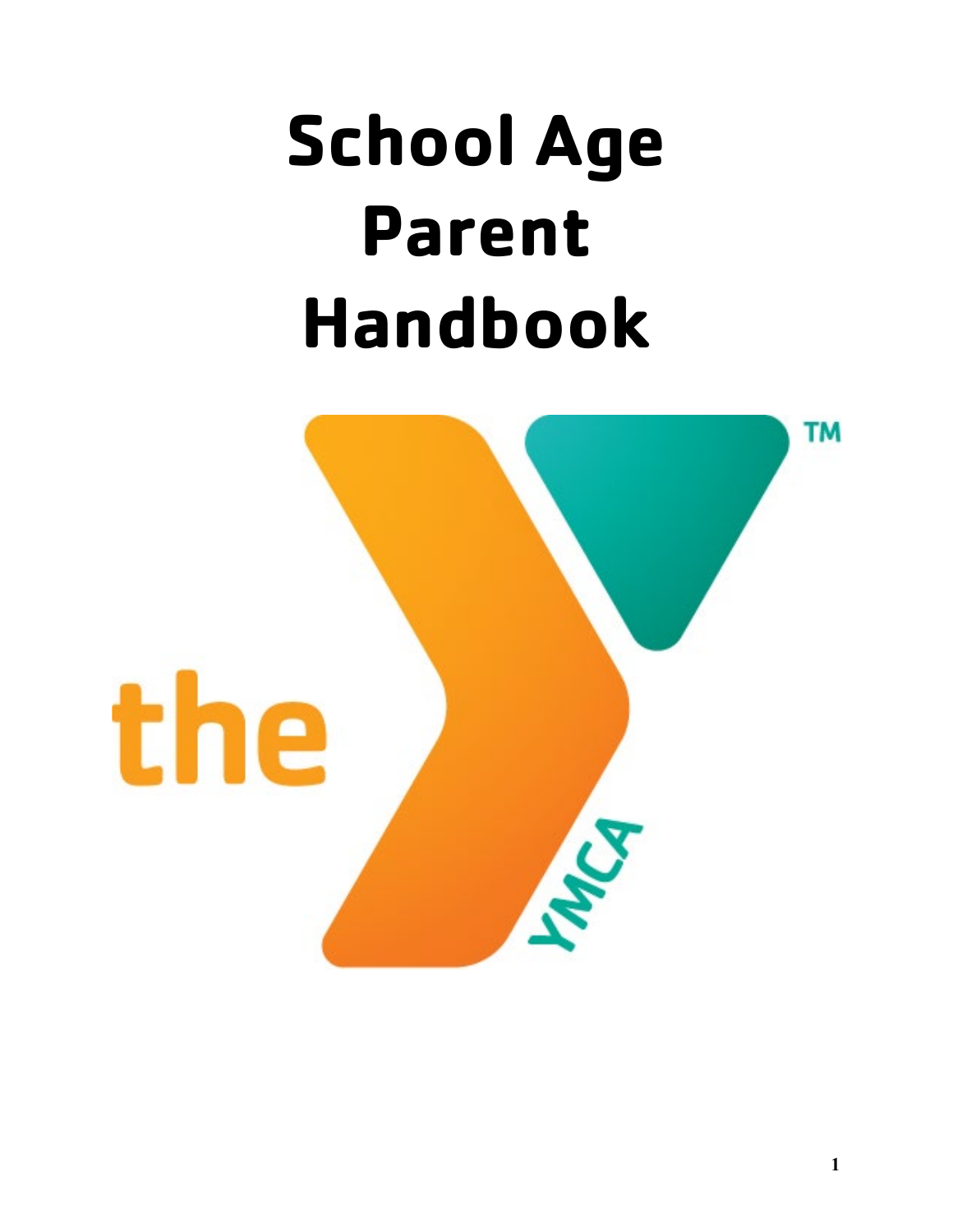# **WELCOME!**

Thank you for choosing the Greater Holyoke YMCA's School Age program. We are looking forward to serving your needs for quality childcare. This is a Parent Handbook for the Greater Holyoke YMCA School Age program. This program is one of many programs offered here by the YMCA to children and families of the Greater Holyoke community.

We seek your help and cooperation in this process. We ask that you read this Parent Handbook and assist us and our program by following its contents. This handbook will answer many of your questions and may put to rest any concerns. We have an "Open Door" Policy for parents, we encourage you to visit the program whenever it is in session and encourage parental input and communication. If you have any questions, please feel free to contact the School Age Director or any member of the School Age staff.

## **Table of Contents**

**Page 3:** Statement of Purpose and Objectives, Staff, Registration, School Year Site

Locations and Hours

**Page 4:** Summer Program Locations and Hours, Children's File, Program Content/Progress

Reports, Snack/Lunch, What to Bring/What Not to Bring

**Page 5:** Transportation, Absences, Authorized Release

**Page 6:** Fees/Payments, Vacation/Full Day Fees, Late Pick-Up Fees, Tax Letters, Snow Days

**Page 7:** Health Care Policy & Procedures, Medication Policy

**Page 8:** First Aid and Emergency Transportation

**Page 9:** Water Safety, Sunscreen Policy

**Page 10:** Tick Checks, Tooth Brushing Policy, YMCA Behavior Management

**Page 11:** Suspension and Termination

**Page 12:** Caring for Children with Special Needs, Expectations of Parents

Page 13: Child Abuse Policy, Licensing Authority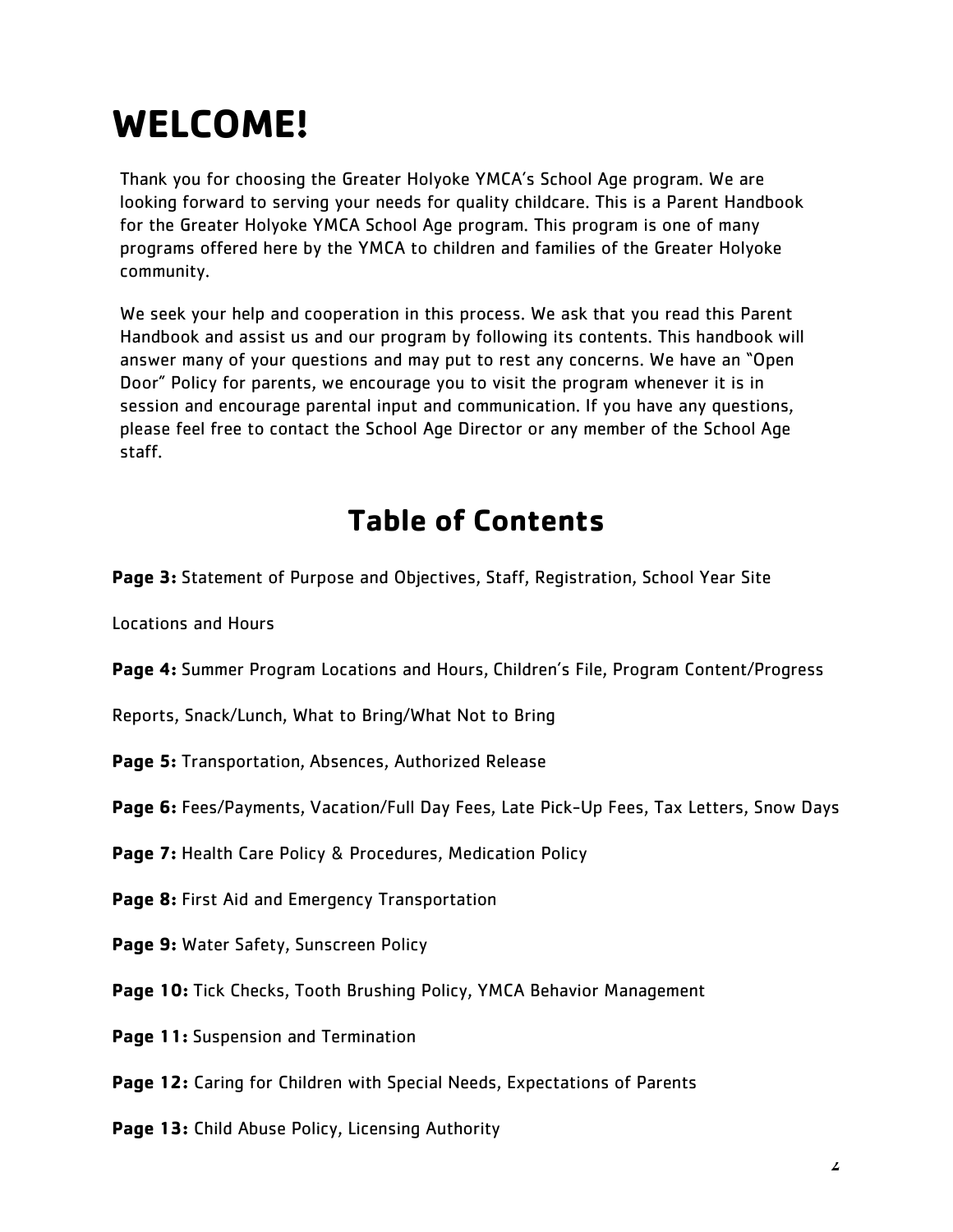#### Statement of Purpose and Objectives

The mission of the Greater Holyoke YMCA is "Helping all in the greater Holyoke community achieve their fullest potential in spirit, mind and body." Our childcare program does not discriminate in providing services to children and their families on the basis of race, religion, cultural heritage, national origin, political beliefs, disability, marital status, or sexual orientation.

The program serves children ages 5-13 years of age. Programs and activities are designed to allow our youth to develop fully through physical and social interactions. Through curriculum-based activities we foster individual growth, self-discipline, independence and self-confidence. We view our programs' objectives to be the following:

- Provide Academic Enrichment
- Grow personally
- Build Character
- Improve personal and family relationships
- Appreciate Diversity
- Become better leaders
- HAVE FUN!

#### **Staff**

The School Age program places primary emphasis on the selection of staff quality by skill, personal warmth, humor and experience to help achieve personal growth. Carefully selected staff serve as Directors, Supervisors, and Counselors. All staff are trained in CPR and First Aid. All YMCA childcare staff undergo background checks.

#### **Registration**

Parents and guardians must register their child through the YMCA. All necessary paperwork must be completed and undated at least one week prior to enrollment. Registration forms are available at the front desk and on our website www.holyokeymca.org. Please speak to the School Age Director or any member of the School Age program for further information.

#### School Year Site Locations and Hours

**Holyoke:** YMCA After School: 2:45 -5:30 pm

**South Hadley:** Plains After School: 3:25-5:30 pm Mosier After School: 2:55 pm-5:30 pm Michael E. Smith Middle School After School: 2:25 pm- 5:30 pm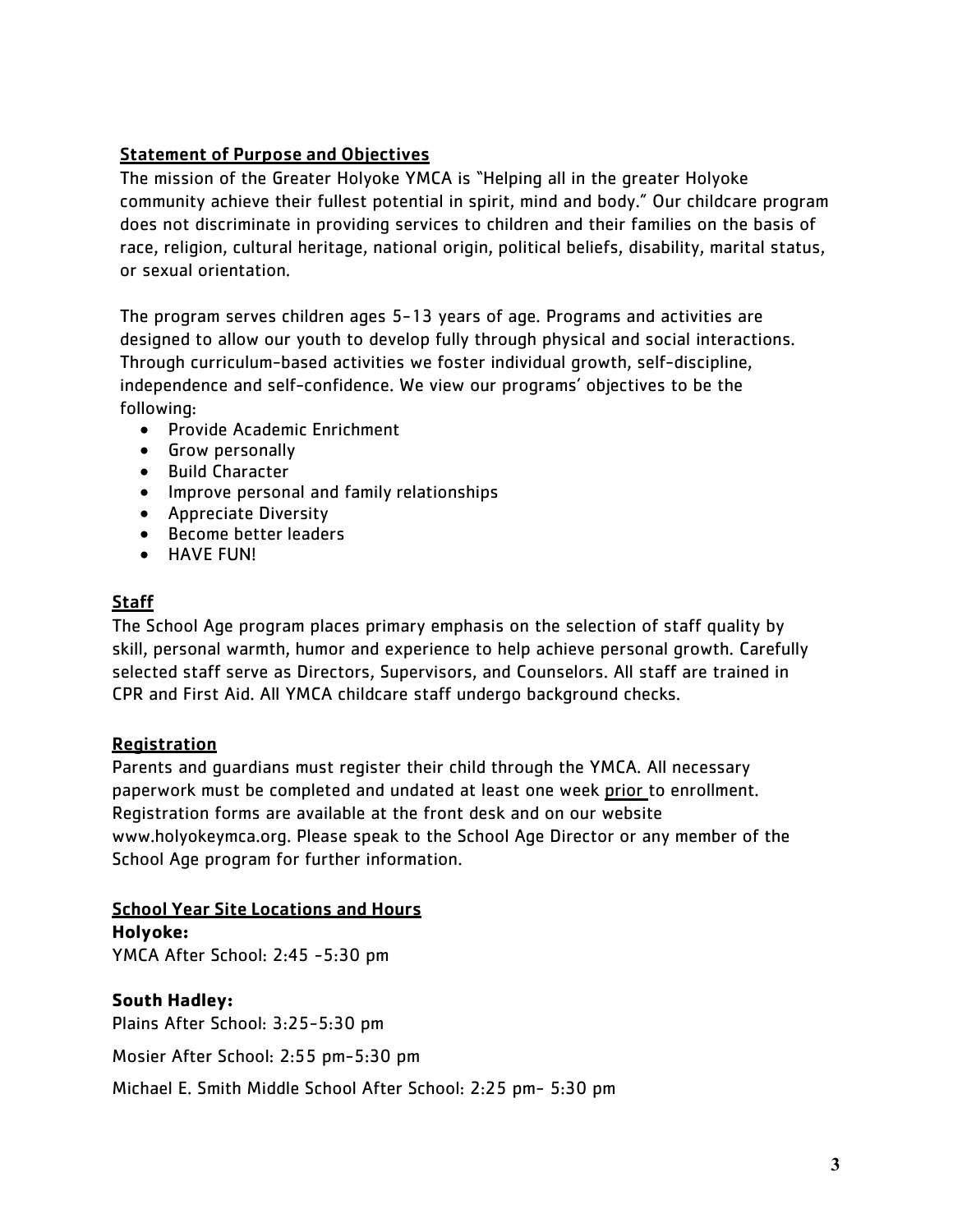#### **Summer Program Locations and Hours**

Y-Holyoke is located at the Greater Holyoke YMCA and runs from 8:00 am – 5:30 pm. Y-South Hadley's location will be determine and runs from 8:00 am – 5:30 pm.

#### Children's Files

The children's files, which provide important information about allergies and other medical concerns, are kept on site. The following forms must be filled out completely by the parent/guardian to be placed on file prior to the child's first day:

-Child's completed registration packet

- -Medical consent form for any medications, Epi-pens, or inhalers
- -Current copy of physical and immunizations (for summer program only)

All information in your child's file remains confidential and will not be released to anyone not directly related to the program without written consent from the guardian/parent.

#### Program Content/Progress Reports

Programs and activities are designed to allow our youth to develop fully through physical and social interactions. Our objective is to provide youth the opportunity to discover and enhance their talents and abilities in a safe, caring environment. Through curriculum based activities, the use of sports, swimming, nature and outdoor activities, arts & crafts and field trips we allow each child to develop his/her interests in a fun-filled, age appropriate, energetic atmosphere. We foster individual growth, self-discipline, independence and selfconfidence. Written progress reports, addressing the child's growth and development within the program, will be prepared at least once per year during the school year for all enrolled children. A copy of this report will be given to the parent and a copy will be kept in the child's file. Each parent will be given the opportunity to meet with a School Aged Staff to discuss the content of the report. There shall be a schedule posted daily or weekly at the site for families to view.

#### Snack/Lunch-WE ARE NUT-FREE!

A nutritious snack will be provided each afternoon to all children. For all full day programs children will need a nut free lunch. During the summer all Y-South Hadley children are required to bring a lunch in and all Y-Holyoke children will be provided with a nutritious lunch through the Holyoke Public School. No microwavable lunches are allowed. Please notify us if your child has any food allergies.

#### What to bring and what not to bring

It is our policy that children leave toys and games at home. This includes cards, electronic games, cell phones and all other items similar to this. If an item is brought to the program, we cannot be responsible if it is lost, stolen, or broken. Over the summer each child should wear sneakers, sunscreen and bring a water bottle, bathing suit, and towel each day. Please mark your child's belongings with their name.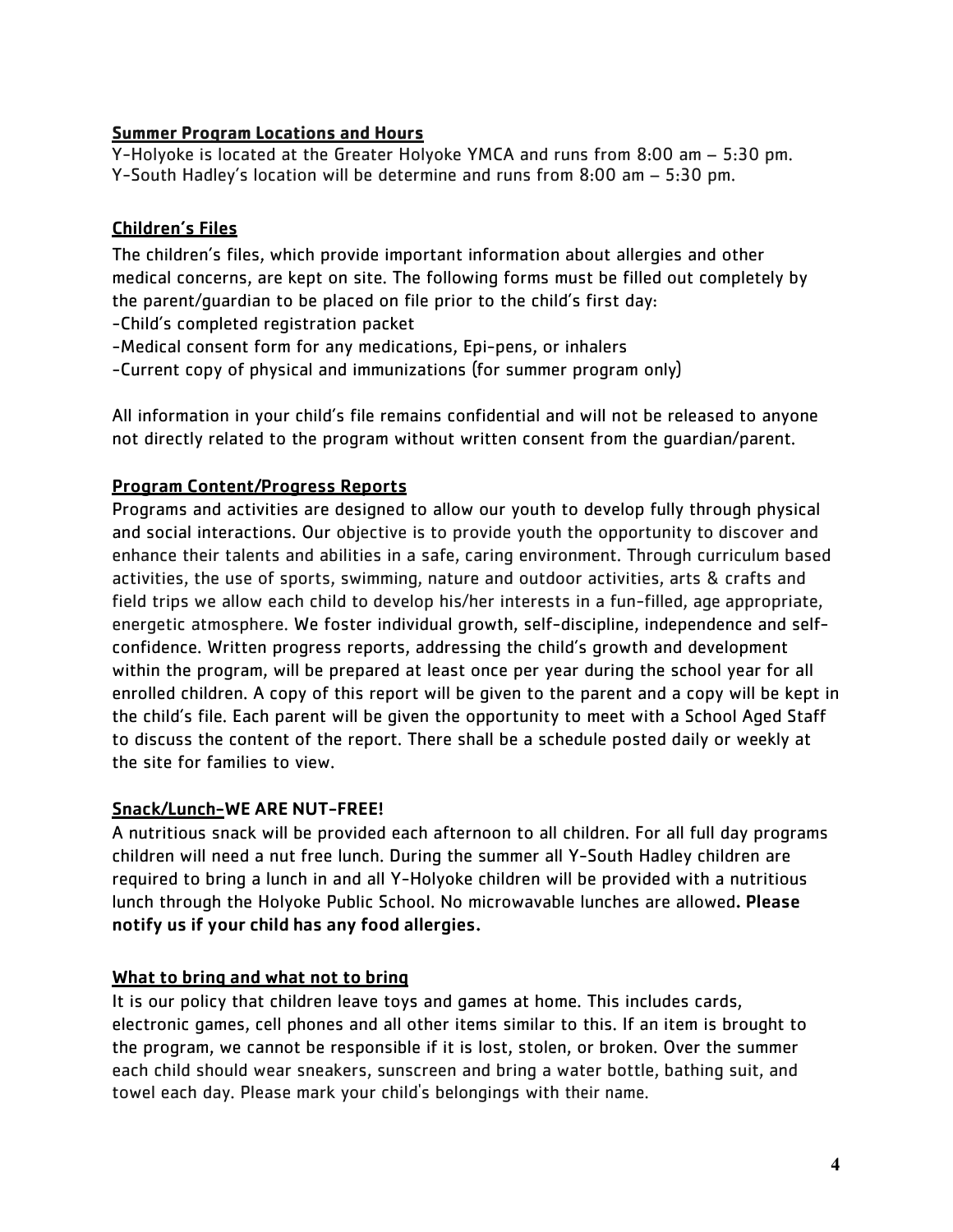#### **Transportation**

Transportation from the site to home is the responsibility of the parent. In an emergency situation, the parent shall be immediately notified and asked to transport a child for medical care. If the parent cannot be reached, a person designated as such on the child's information form shall be notified. The parent may give permission for a designated staff person to transport the child and meet the parent at the medical facility. In serious or life-threatening situations, the staff person in charge may elect to call for an ambulance or transport the child immediately to a hospital and notify parents and the program administrator from there. Transportation for all field trips shall be provided by school busses.

#### **Absences**

If your child will be absent on any day, please contact the program site phone or the YMCA at 534-5631. When leaving a message please include: your child's name and which site they attend.

| Y Site        | 534-5631 ext. 121 |
|---------------|-------------------|
| <b>Plains</b> | 552-7319          |
| Mosier        | 552-7405          |
| <b>MESMS</b>  | 552-7388          |

If we have not received notice your child will be out and they do not show up to After School on a day they are scheduled to attend, a staff will call the contact information provided on the registration form until the child's whereabouts is verified. During the summer, if a child has not arrived before 8:45am they may miss the departure for a field trip and it is the responsibility of the parent to transport that child to the field trip site.

#### Authorized Release

The YMCA program will release a child only to persons authorized and identified on the child's application form. ALL CHILDREN MUST BE SIGNED IN AND OUT EVERYDAY! The child care staff reserves the right to ask for identification. In the event a relative or friend not identified on the application needs to pick up a child, parents should provide, if possible, advance written notification; a telephone call from parents or legal guardian(s) must always proceed the arrival of the unauthorized person. Identification from this person is required before the child will be released. If only one parent has custody of the child and the other is not authorized to pick up the child, the parent must instruct the YMCA of this fact, and must provide the School Age Director with a certified copy of the court order confirming that one parent does not have visitation rights. If a parent or guardian arrives to pick up a child while under the influence of drugs and/or alcohol, the YMCA reserves the right to refuse release of the child.

#### Fees/Payments

The fees charged for the School Age program are printed on the registration forms. These fees reserve a space in the program for your child, whether or not your child attends, and pays for the cost of operating and staffing the program. For this reason, parents must pay even though their child may be absent. The fees are not pro-rated for weeks with a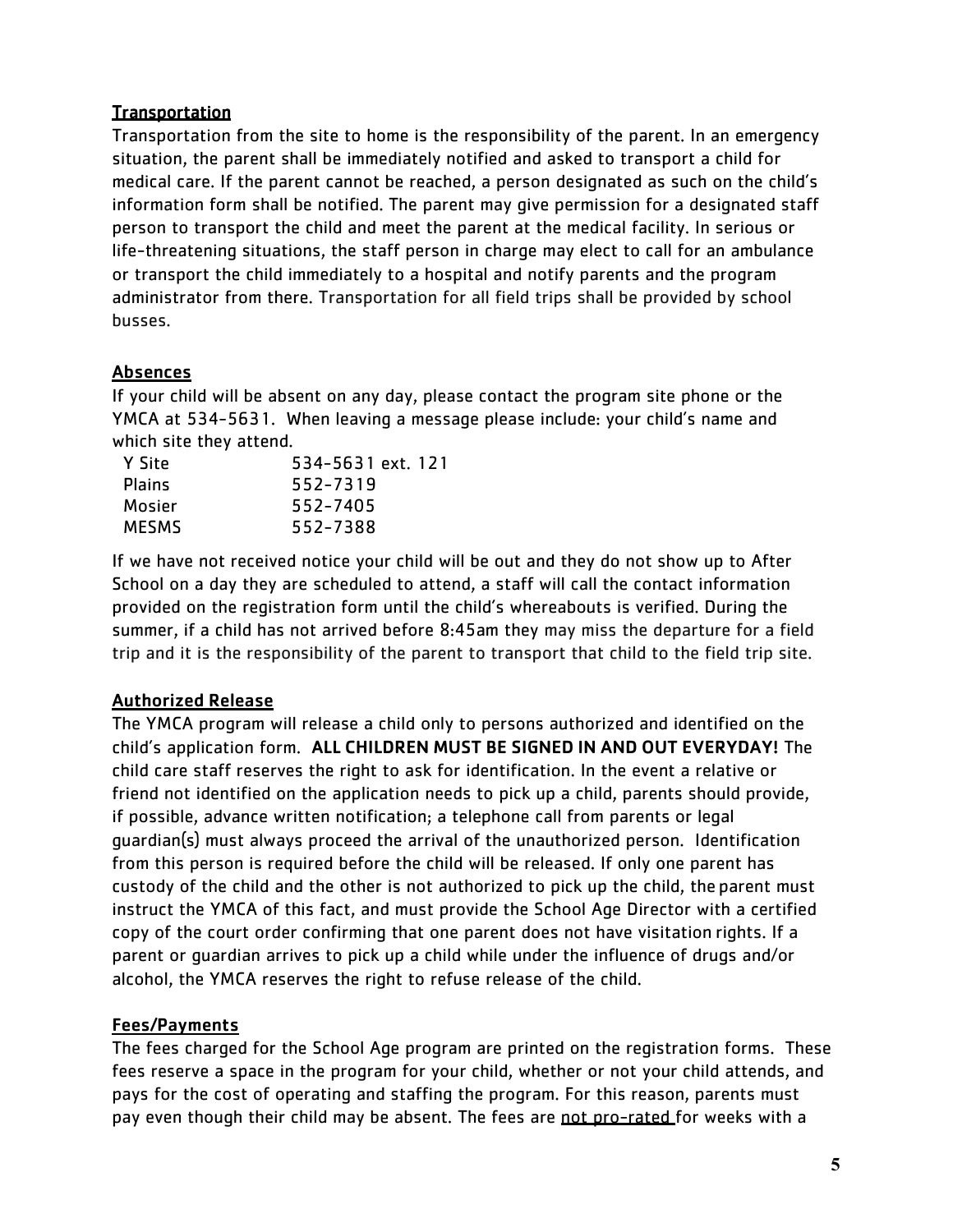Snow or Holiday closure. The full week vacation weeks (December, February and April) are not billed to private pay parents if the child is not registered for that week. Payments are to be made on a weekly basis unless a separate arrangement has been made with the School Age Director. We strongly encourage families to set up an EFT payment schedule to avoid leaving checks and the delay in the processing of payments. It is the responsibility of the parent to contact the Director to update any expired/changed payment accounts. Parents can contact the Director at any time to ask about account balances and the program will periodically send out invoices. A child may be terminated due to non-payment. Financial assistance is available for qualified families.

#### Vacation/ Full Day Fees

There are full day programs available in South Hadley and the Holyoke YMCA for when schools are closed for a full day or vacation weeks. These programs run from 7:30am-6:00pm. Children need to bring a nut free lunch but will be provided with a nutritious afternoon snack. Please refer to the registration form for the daily rates.

#### Late Pick-up fees

All children must be picked up by the scheduled closing time. No exceptions! If an emergency should arise and you find you will be late picking up your child, please call the program site/YMCA and let us know ahead of time. DCF will be called if a guardian cannot be reached after 30 minutes of the program ending. Parents will be assessed a late fee of \$1/minute per child past the scheduled closing time. Late fees are payable with the next scheduled payment. Chronic late pick-up is grounds for dismissal from the program. Action taken on this policy is at the discretion of the School Age Director.

#### **Tax Letters**

Tax letters covering fees paid for child care services are provided upon request only and any family looking for a letter should contact the Child Care Director.

#### **Snow Day Policy**

If the public schools are closed in Holyoke or South Hadley, the Y will have a full day program **at the Holyoke YMCA**. This is available to any child enrolled in the Child Care programs. The program will run from 7:30am-6:00pm. Your child will need to bring a nut free lunch and also a bathing suit and towel (optional) as we may have use of the pool for swimming. If your child requires an Epi-Pen or any other medication please make sure to provide extra for the day as we do not have access to the schools if they are closed. If your child is scheduled to attend the Y program on a day the schools close there is no additional charge to attend the full day program in Holyoke.

If there is a **delayed opening** at the school, there will be no Before School Programs.

If there is an **unscheduled early release** at the school, there will be no After School Programs in South Hadley.

In the case of severe weather please call the Y at 413-534-5631 to ensure operating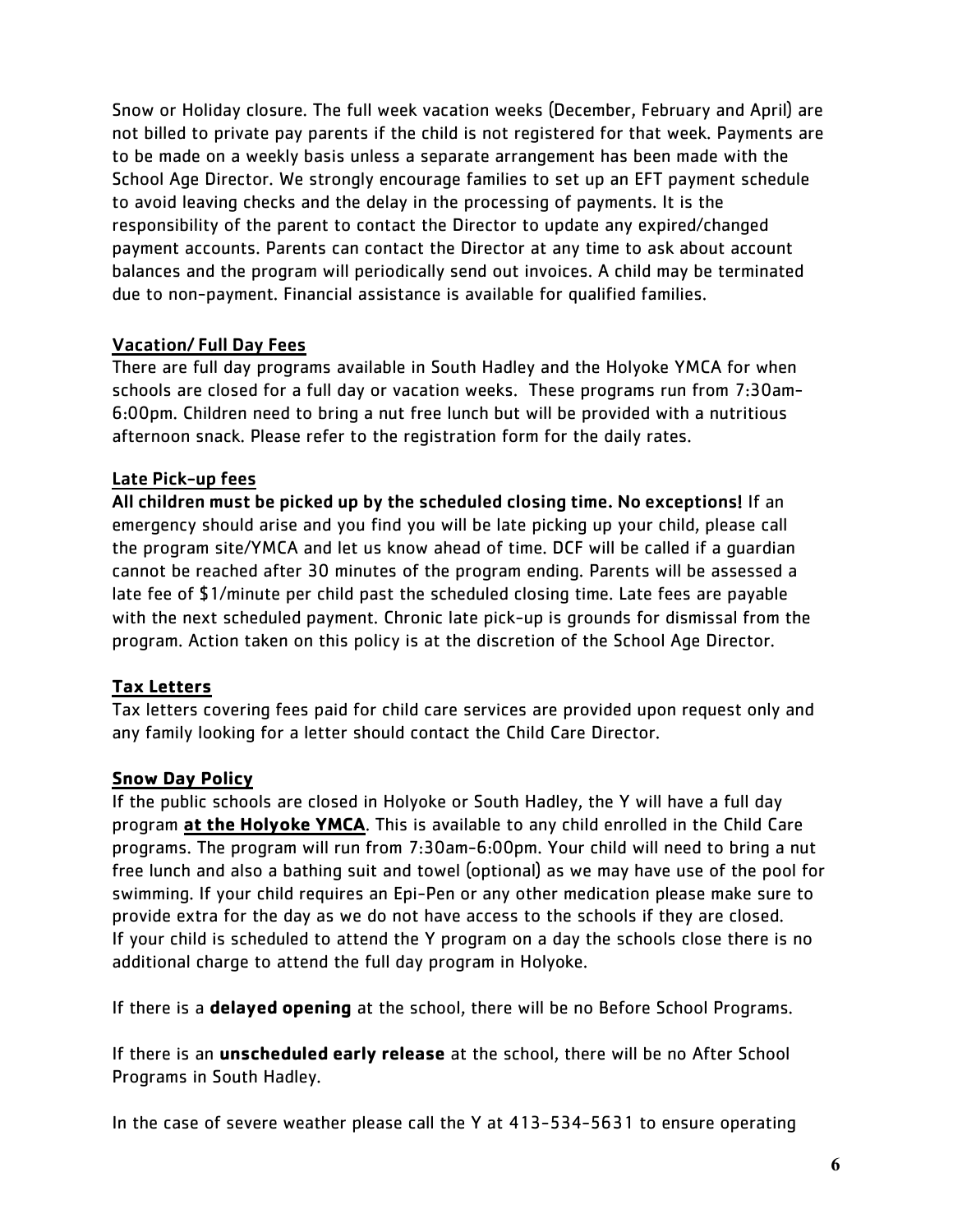hours. If there is a State of Emergency there will be no program.

### Health Care Policies and Procedures

A full copy of the programs Health Care Policies and Procedures can be obtained from the Child Care Director or Supervisor. Staff will take extra special precautions when children who are ill are diagnosed at the program and when children who are mildly ill remain at the program.

If a child becomes ill while at the child care program, the child's parent(s)/guardian(s) will be called, and depending on the severity or the symptoms, may be asked to pick up the child as soon as possible. If you are unable to pick up your child, then the emergency numbers will be used to contact those on the child's information sheet. It is the responsibility of the parent/guardian to report any contagious disease, condition or serious illness. Please understand that the identity of the child will remain confidential. Specific cases may require a doctor's note before re-admission to the program. Children must be clear of a fever for 24 hours before returning to the program. Children that contract head lice must be treated with the appropriate shampoo to kill lice and must show no active infestation before returning to the program.

#### **Medication Policy**

Any medication, whether prescription or non-prescription, will be administered only under the following guidelines:

#### Prescription Medication

- A. Prescription medication must be brought to the program in its original container and include the child's name, the name of the medication, the dosage, the number of times per day, and the number of days the medication is to be administered. This prescription label will be accepted as the written authorization of the physician.
- B. The parent must fill out the Medication Consent Form before the medication can be administered. This form can be found on our website at [www.holyokeymca.org](http://www.holyokeymca.org/) and is valid for one year from the date it was signed.
- C. A child over the age of 9 who has asthma and uses an inhaler may administer his/her own medication upon written authorization by parent/guardian.

#### Non-prescription Medication

- A. Non-prescription medication will be given only with written consent of the child's physician and if it is in the original manufacturer's packaging. The Y will accept a signed statement from the physician listing the medication(s), the dosage and criteria for its administration. This statement will be valid for one year from the date that it was signed.
- B. Along with the written consent of the physician, the Y will also need written parental authorization. The parent must fill out the Medication Consent Form, which allows the program to administer the non-prescription medication in accordance with the written order of the physician. This form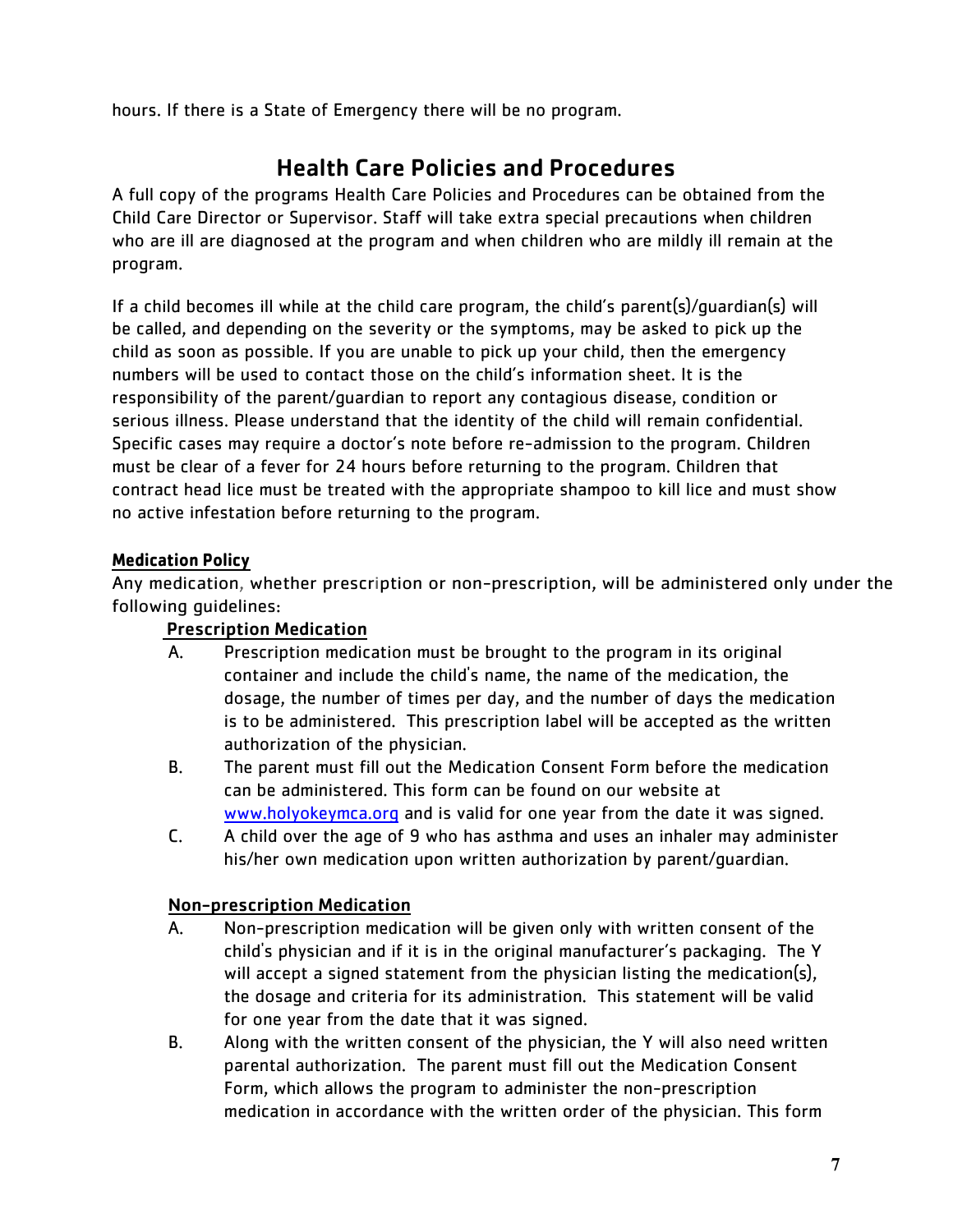can be found on our website at [www.holyokeymca.org](http://www.holyokeymca.org/) and is valid for one year from the date it was signed.

B. The program will make every attempt to contact the parent prior to the child receiving the non-prescription medication unless the child needs medication urgently or when contacting the parent will delay appropriate care unreasonably.

#### All Medications

- 1. The first dosage must be administered by the parent at home in case of an allergic reaction.
- 2. All medications must be given to the Site Supervisor directly by the parent.
- 3. Educators cannot administer any medication contrary to the directions on the original container, unless so authorized in writing by the child's licensed health care practitioner
- 3. All medications will be stored out of the reach of children (in a container or in the refrigerator if refrigeration is necessary). All medications that are considered controlled substances must be locked and kept out of reach of children. Emergency medications such as Epi-pens must be available for immediate use as needed.
- 4. The site will maintain a written record of the administration of any medication which will include the child's name, the time and date of each administration, the dosage and route or administration, and the name of the staff person administering the medication. This completed record will become part of the child's file.
- 5. All unused medication will be returned to the parent.

There are no exceptions to this policy. If there is no written authorization from the parent, we will not dispense any medication to any child. Each medication form must be filled out completely, including parent/guardian signature and date, prior to medication being given to the child. If any medications or medication forms are missing prior to your child's first day, their enrollment will be paused until all required documents and medications are turned in.

#### **First Aid and Emergency Transportation**

In the case of an emergency or illness (such as a seizure, a serious fall or serious cut), the staff person in charge will begin administration of emergency First Aid while other staff takes the children to another area or room. A staff will contact the parent to come and pick up child or, if response time is a factor, have the parent meet the child and accompanying staff at the emergency room of the hospital utilized in emergencies. In the event a situation arises that is life threatening or the child cannot be comfortably restrained in a car, an ambulance will be called immediately. The parent will be called to meet the child and staff at the hospital. The Director or other designated staff will go with the child in the ambulance. The child's file will be taken, including permission forms and pertinent insurance information. If the emergency is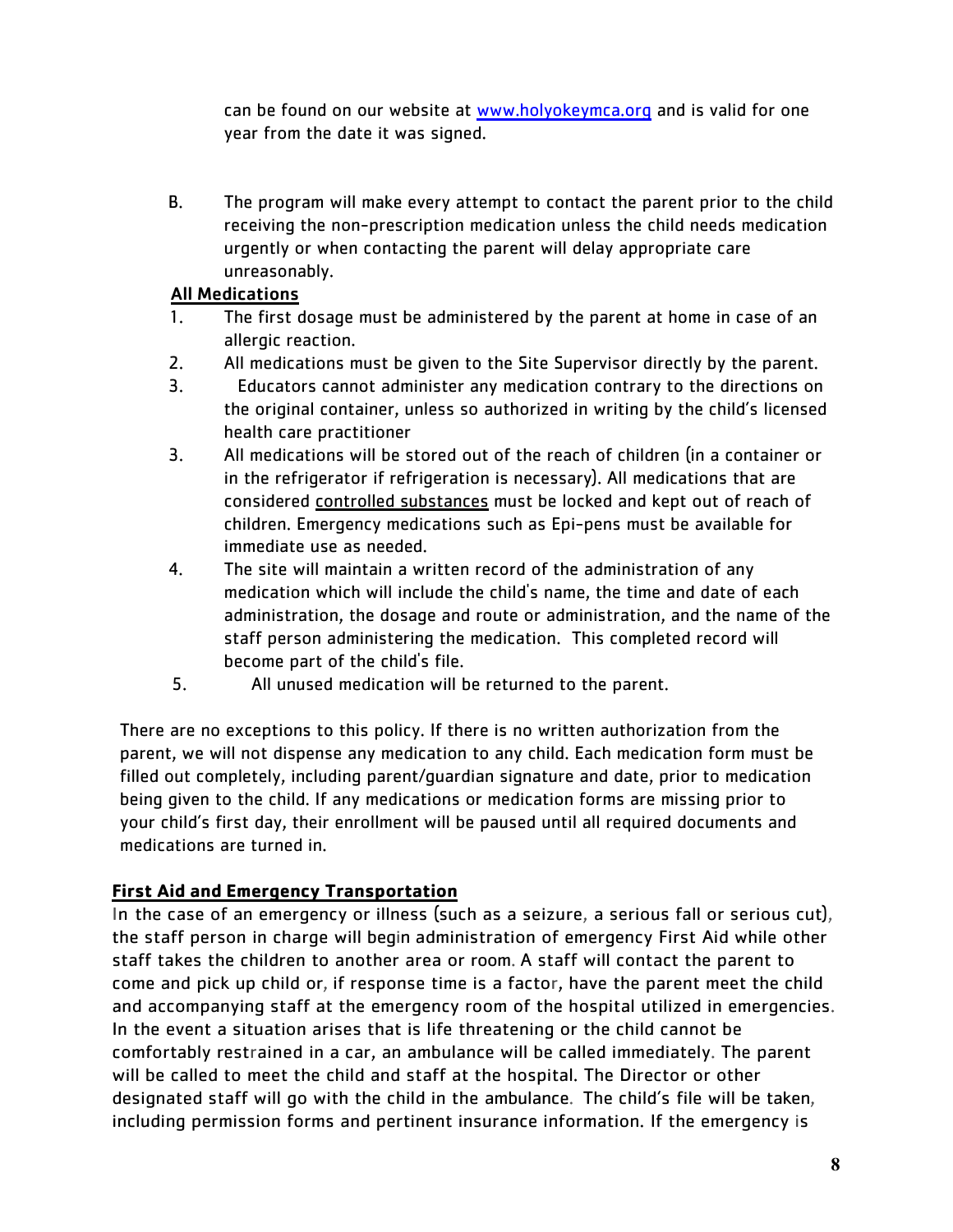non-life threatening and the child is transported to the hospital by the Y, one of the staff will drive and another staff will be accompanying the child for comfort. The child will be properly restrained in a seat belt. The child will not be carried on the staff member's lap. The child's whole file will be taken, including permissions forms. If the parent comes to pick up the child and needs assistance, the Director may offer to drive to the hospital or to accompany the child. When parents cannot be reached, those listed as emergency contacts will be called as a further attempt to reach parents. In the event a parent cannot be reached immediately, a designated staff person will continue to attempt to reach parents.

**The program will immediately report to the Department of Early Education and Care any injury to, or illness of, any child which occurs during the hours while the child is enrolled incare and which requires hospitalizationor emergency medical treatment.**

#### **Water Safety/Personal Floatation Devices**

All bathing beaches utilized by children will have the proper permits. All children will be assigned a buddy prior to leaving for any water trip and their counselor will explain their role as buddies. Throughout the trip, "buddy checks" will be called by the Director/Supervisor at which time all children need to immediately evacuate the water/play area, locate their counselor, and stand with their buddy. No children will be allowed back in the water until all children and groups are accounted for and dismissed by the Director/Supervisor. According to the Christian's Law, all camp participants under the age of 18 must take a swim test at the beginning of each camp season, regardless of if they took it the previous year and passed. This swim test will determine whether or not a child must wear a PFD (personal floatation device) when swimming in marine or freshwater beaches. The swim test will be administered by a lifeguard or certified Swim Instructor and will be consistent of the following: Swim the length of the pool forward, the next length backwards and tread water for 45 seconds. If a child opts out of a swim test or does not pass the swim test they will be required to wear a PFD. There are no exceptions to this policy. The Y maintains records of all swim tests and will clearly identify which children must wear a PFD and those who can swim freely. Please understand that the Y must strictly enforce this law. The Y will provide PFDs; however, if a parent/guardian would like to provide their child with their own PFD it must be Coast guard approved and fit the child properly. Please be sure the PFD is clearly marked with your child's name. For more information on Christian's Law please visit www.mass.gov.

#### **Sunscreen Policy**

Our YMCA summer programs spend a great deal of time outdoors/swimming and children are thereby exposed to the sun's harmful rays. Although the groups take frequent water breaks and utilize the shade as much as possible, we require all children to wear sunscreen. Parents/guardians are expected to apply sunscreen (SPF of at least 30 is recommended) to children before coming to the Y each morning and provide sunscreen labeled with your child's first and last name for your child to reapply after lunch. If your child requires sunscreen more often, parents must provide written instructions to the Director on how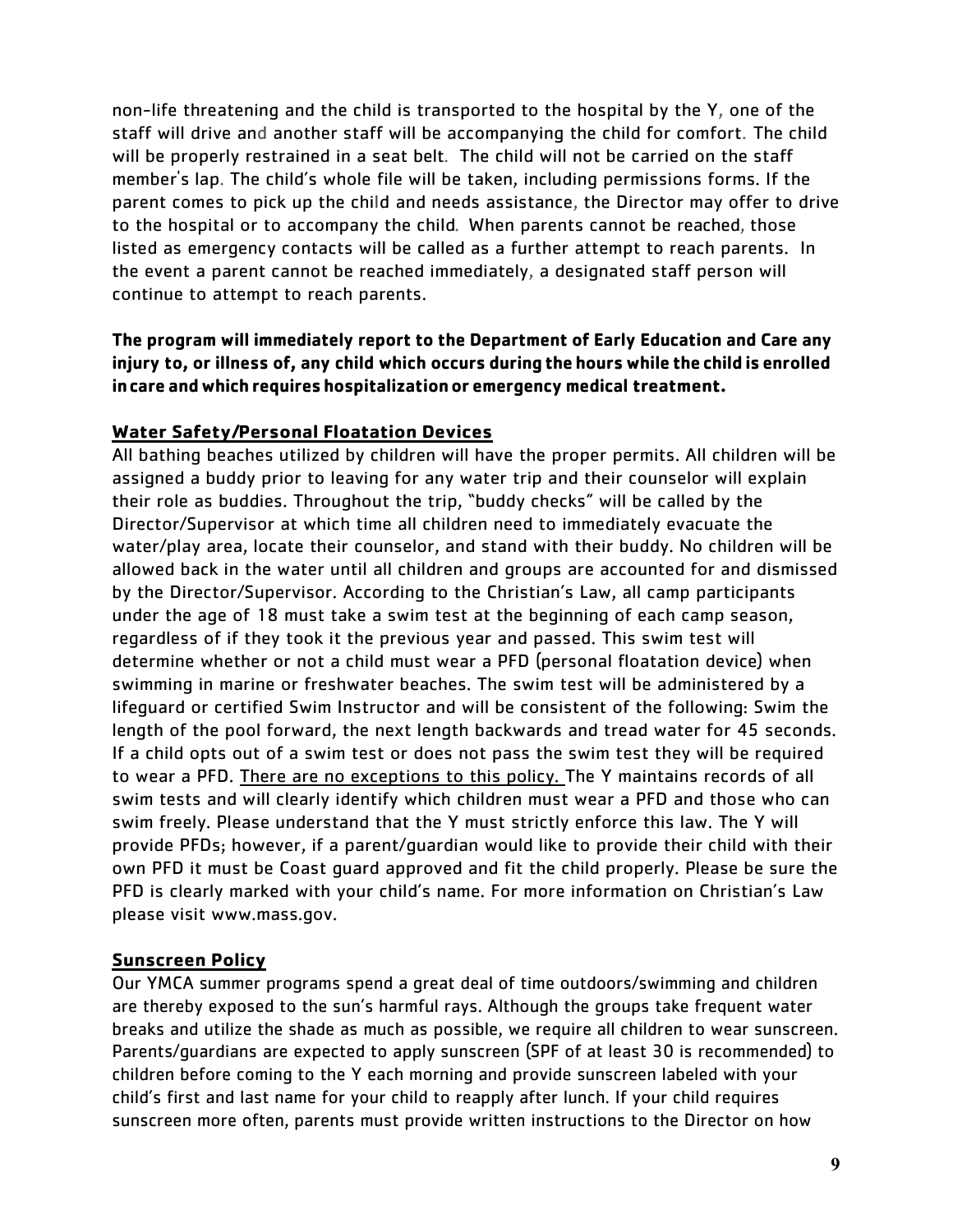often it should be applied. Please provide a t-shirt and hat in addition to sunscreen for your child to wear while swimming if burning is a concern. All labeled sunscreen containers can be given to a YMCA staff who will store them for your child to use daily or kept in your child's backpack. Aerosol containers should not be stored in a child's backpack and should be given to a counselor at the beginning of the week and retrieved at the end of the week. We encourage self-application and teaching your child how to apply their own sunscreen but YMCA staff will assist children, while in direct eyesight of another YMCA participant, as needed. The staff will make every effort to watch children for sunburns, but cannot be held responsible for children who do not have sunscreen, have a fair complexion, or forget to apply their sunscreen. The YMCA reserves the right to disallow a child to participate in any outdoor activity if they feel it will pose a threat to the health of the child. We strive to prevent sunburns and appreciate parent/guardian support in ensuring all children are sent to the Y prepared so everyone can have both a safe and fun time outside!

#### **Ticks/Tick Checks**

Children will be spending a lot of time outdoors, thus being exposed to places that ticks live. Staff will conduct a quick tick check upon returning from a trip, but we highly suggest checking your child upon returning home. If a child gets a tick, the staff will do their best to remove the tick, document it, and call a parent/guardian. Upon request, informational sheets are available on how to conduct a tick check and properly remove ticks.

#### Tooth Brushing

The Department of Early Education and Care requires child care programs to assist children with brushing their teeth if children are in care for more than four hours. This regulation is intended to help children learn about the importance of good oral health and help address the high incidence of tooth decay among young children in Massachusetts. Parents have the opportunity to decide whether their child should brush teeth while in care. Parents who would like their child to participate will be required to provide tooth brushing supplies for each half day and full day program their child attends. The staff will have extra supplies on site for all families receiving a child care subsidy. Any parent who would prefer not to have their child brush teeth while at the Y can opt-out by initialing the toothbrush sign off on the registration form. This sign off must be renewed annually and will be kept in your child's file. Should you change your mind and wish for your child to participate in tooth brushing parents may request, in writing, to change their child's registration form.

#### YMCA Behavior Management

It is the goal of the YMCA to provide a healthy, safe, and secure environment for our before and after school participants. The YMCA teaches the core values of caring, honesty, respect, and responsibility. Children who attend the program are expected to follow the behavior guidelines and to interact appropriately in a group setting.

The YMCA Before and After-School program has the following behavior guidelines:

- People are RESPONSIBLE for their actions, their belongings and the supplies/space we use while participating in YMCA programs.
- We RESPECT each other and our surroundings.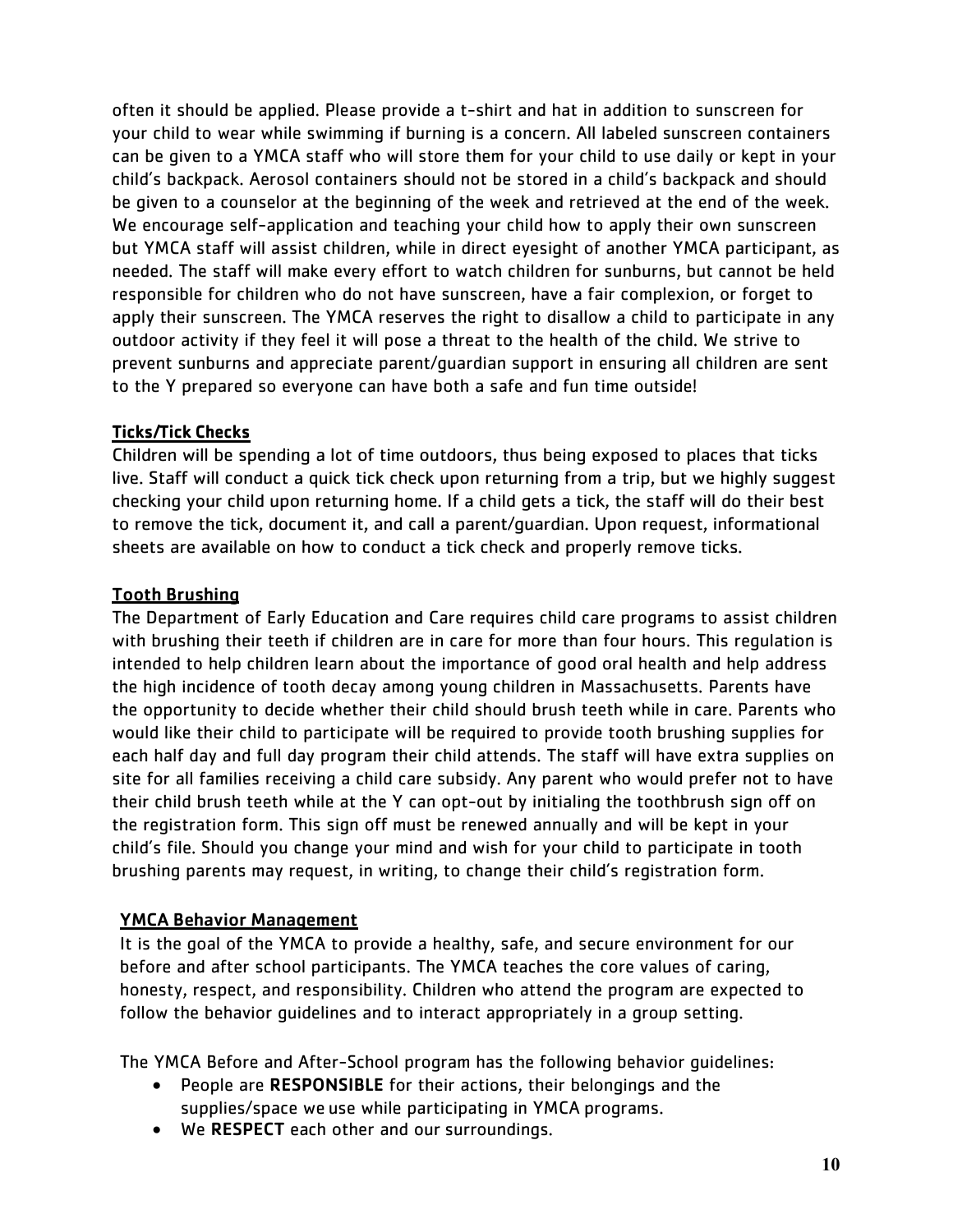- HONESTY will be the basis for all relationships and interactions.
- We will CARE for ourselves and those around us.

When a participant of the program does not follow the above guidelines, we will take the following steps:

- 1.) Staff will redirect the child to a more appropriate behavior.
- 2.) If the behavior occurs again, the child will be reminded of the behavior guidelines as well as rules of the site. When necessary, further discussion will take place between the child and staff handling the situation.
- 3.) If the behavior persists, the staff person will document the situation and the parent/guardian will be notified. This written documentation will include what the improper behavior was,what provoked the problem (when possible), and the corrective action taken.
- 4.) If the behavior continues, a meeting will take place between the educator and the parent/guardian to discuss how to promote positive behaviors from the child in order to avoid suspension/termination. This may include reassessing classroom environment, developing a plan for behavioral intervention at home and in the program, giving out literature regarding methods of improving behavior, offering referrals for evaluations, diagnostic, or therapeutic services, or reducing the amount of days the child is in the program.
- 4.) If there is no change in behavior, a suspension may occur. When a suspension has been issued, contact between the parent/guardian and the Site Supervisor must happen before the child can return to the program. Schools will be notified if a child is suspended; therefore he/she will not be allowed to take the bus to the program or to walk to the program for programs that are held at the child's school.
- 5.) If at this time the participants behavior does not improve, the child will be subject to termination from the before and/or after-school program.
- 6.) If at any time the child's behavior threatens the immediate safety of that child, other children or any staff, the parent/guardian will be notified and expected to pick up the child IMMEDIATELY. In this situation the child will be expelled from the before and/or after school program.

#### Suspension and Termination

The following behaviors are not acceptable and may result in the immediate suspension of the participant for the remainder of the current day and up to two days afterwards at the discretion of the Director of Child Care Services:

> -Endangering the health and safety of children and/or staff members and volunteers.

-Stealing or damaging YMCA or personal property.

-Leaving the program without permission.

-Continuous use of profanity, vulgarity, or obscenities.

-Acting in a lewd manner.

If any of these behaviors persist, staff may suspend the child a second time before termination. Extremely violent/threatening behavior or behavior wherein a child is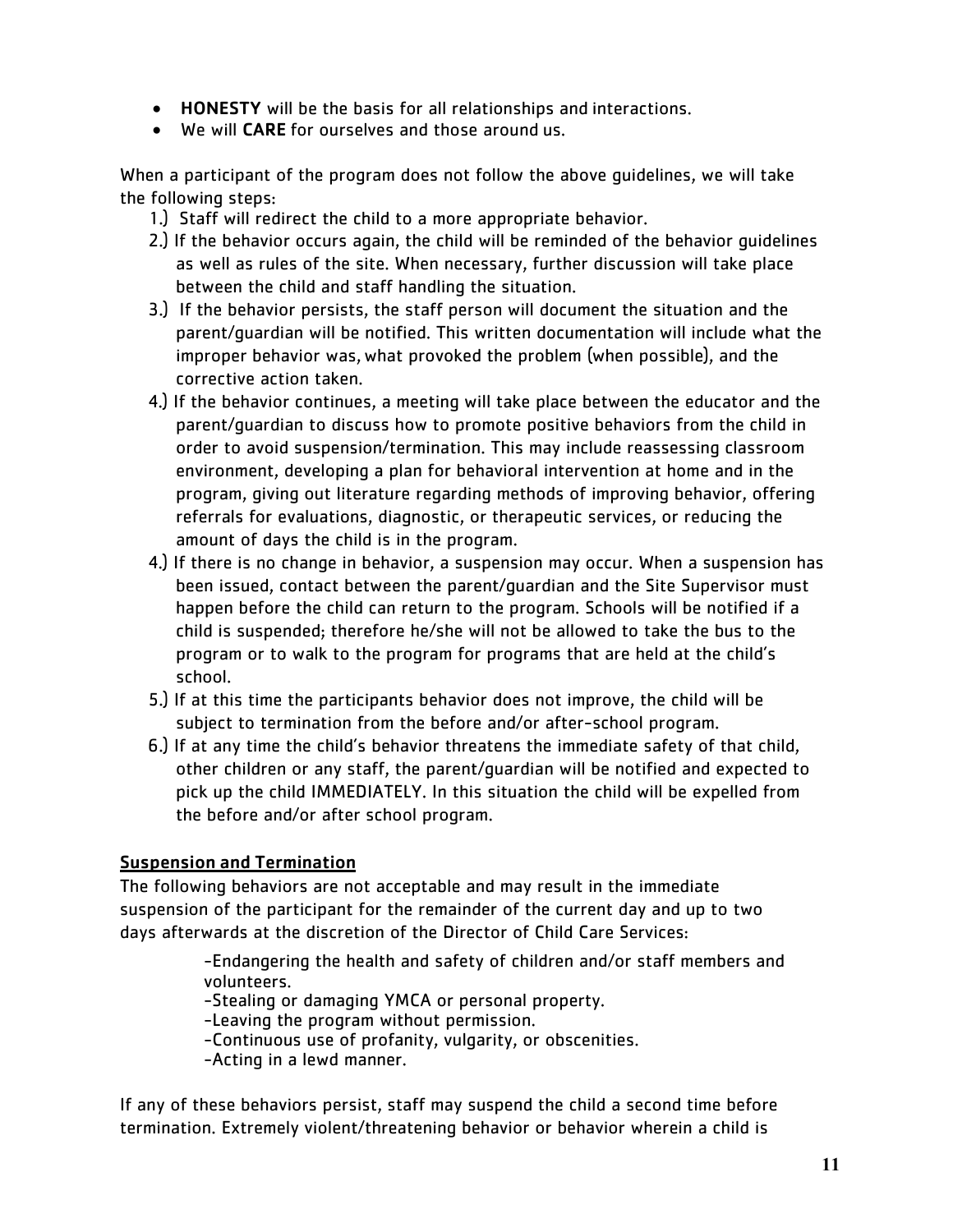seriously injured or YMCA property is damaged can result in immediate termination. It is the YMCA's goal to help children find ways to express and deal with difficult situations and to function well in group settings with their peers. If the staff feel a child cannot remain in our program, they will work with parents to find a more suitable program for their child as well as give referrals to outside agencies that may be able to help through an evaluation, diagnostic or therapeutic services. Parents/guardians will be given a specific termination date that will allow them an adequate amount of time to seek alternate child care. The given termination date is dependent on the risk of that child to other children's safety.

#### **Caring for Children with Special Needs**

The Holyoke YMCA is committed to meeting the needs of all children, regardless of special health care needs or disabilities. As the number of children with chronic health conditions such as asthma, allergies, and diabetes increases, as well as the number of children with emotional or behavioral issues, the ability of programs to plan for and include all children is critical. Inclusion of children with special needs has been shown to enrich the child care experience for all staff, children and families of enrolled children.

1. Children with special needs will be accepted into our program under the guidelines of the Americans with Disabilities Act (ADA).

2. All families will be treated with dignity and with respect for their individual needs and/or differences.

3. The YMCA will be responsible for ensuring that confidentiality about special needs is maintained for all families and staff in the program.

4. The YMCA will ensure that when a child with a special need is identified a staff member will meet with the family to ensure any special training necessary for child care personnel to protect the safety and children with disabilities during high risk activities such as swimming is met.

5. Children with special needs will be given the opportunity to participate in the program to the fullest extent possible. To accomplish this, the YMCA may consult with parents to come up with a plan to provide the most supportive environment possible.

6. All staff will receive general training on the benefits of inclusion of children with special needs and training on specific accommodations that any child in their classroom may need. 7. The individual written plan of care for children with special care needs will be followed in all emergency situations.

#### **Expectations of Parents**

It is our goal to provide the most appropriate environment in which a child can grow, learn and develop. Achieving this goal is the responsibility of the staff, but also of each adult who enters the programs. Parents of enrolled children are asked to behave in a manner consistent with the Y values; with decency, courtesy, and respect.

Parents are expected to adhere to the following guidelines:

• Use appropriate language when in the programs - no swearing/cursing

• Treat their child, the staff and other children with respect – no physical/verbal punishment